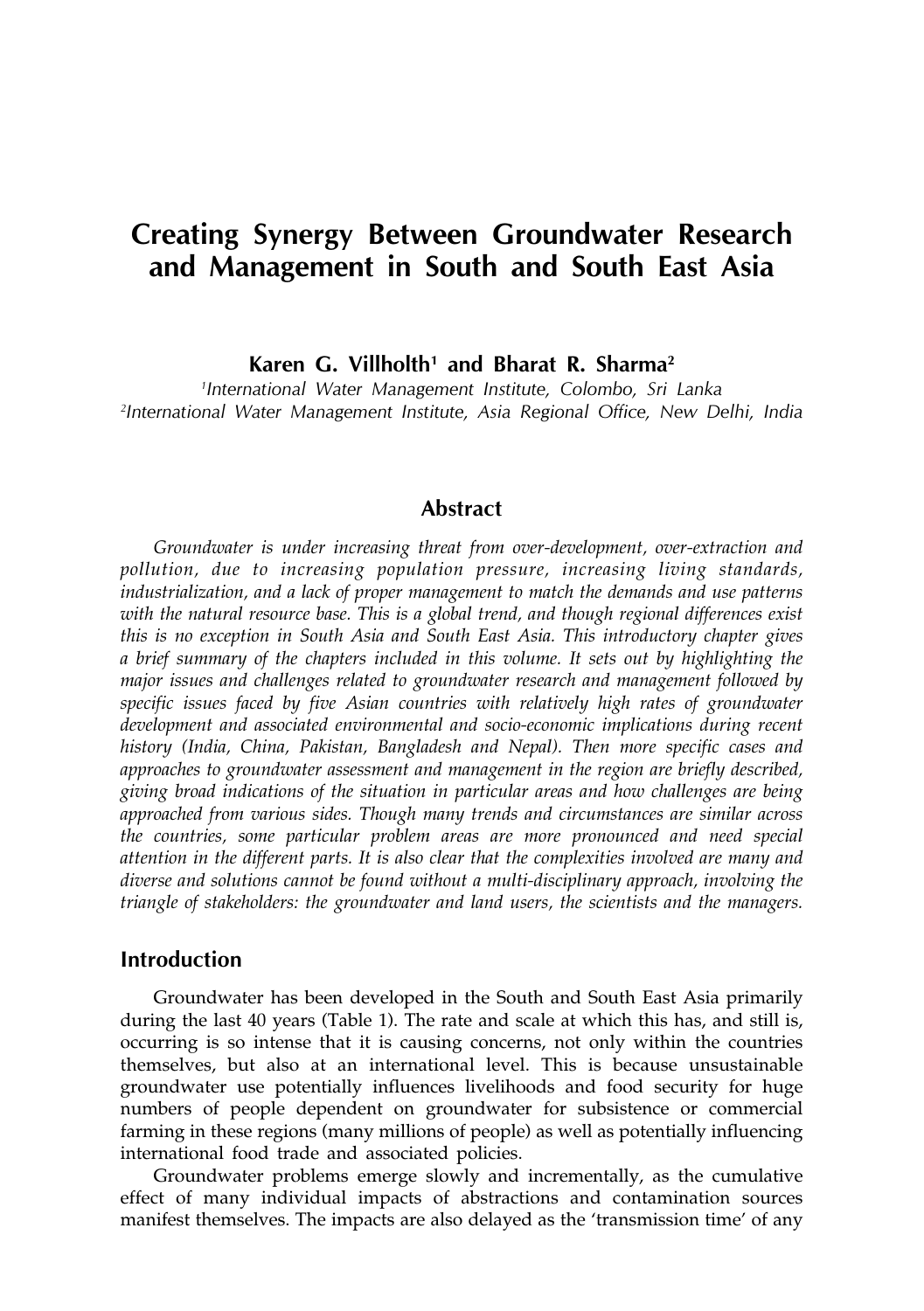impacts (lowering of groundwater tables and pollution spreading) to surrounding and downstream areas are long. Conversely, the timescales for remediation are also long, and impacts noticed today will persist for some time, even after the reversal of the original stresses. Hence, emerging problems, which are indeed evident in many parts of these countries today, need to be taken seriously and confronted with a degree of priority (Burke and Moench, 2000). Without going into detail, but referring to the following chapters for details, the impacts manifesting themselves are:

- Continuously dropping groundwater tables with ramifications on economic pumping feasibility, inequity in access to the resource by different population segments, and drying out of significant associated groundwater-dependent water bodies and ecosystems.
- Saltwater entry into wells, from various courses and sources, like seawater intrusion in coastal areas, geo-genic<sup>1</sup> saltwater from geological formations, and salinization from reentry of saline drainage waters or mismanagement of irrigation systems in arid areas.
- Contamination of wells from human activities, like agriculture, waste disposal and wastewater discharge.
- Contamination of wells from geo-genic toxic or unwanted elements, like arsenic, fluoride, and iron.

As groundwater availability is less dependent on recent rainfall due to its longer-term storage capacity, groundwater plays a key role in drought protection and drought resilience. However, if groundwater is being overexploited leading to drawdown of groundwater levels there is a limit to this drought buffer capacity, and in fact droughts become the periods where problems of groundwater overexploitation become more evident and felt among its users.

The International Workshop on "Creating Synergy between Groundwater Research and Management in South and Southeast Asia" held during February 8- 9, 2005 at the campus of National Institute of Hydrology, Roorkee, India conducted its deliberations through paper presentations and plenary discussions to highlight the major issues concerning groundwater assessment, development and augmentation, utilization and contamination and above all the management and governance of the resource in the Asian context. This was followed by state of the art country papers from Bangladesh, China, India, Nepal and Pakistan. An overview of the important issues deliberated during the workshop and a summary of the issues raised under the country papers is given below. Sincere thanks are extended to the authors and session rapporteurs, from whose reports we borrowed heavily in drafting these sections.

# Global Groundwater Use

Global groundwater use is about 1000 km<sup>3</sup>/year, which is around 8.2 per cent of annually renewable groundwater resources (Shah, 2000), but its contribution to human welfare is huge. India, China and Pakistan alone account for one-third of global groundwater use.

<sup>2</sup> Deriving internally from the aquifer material.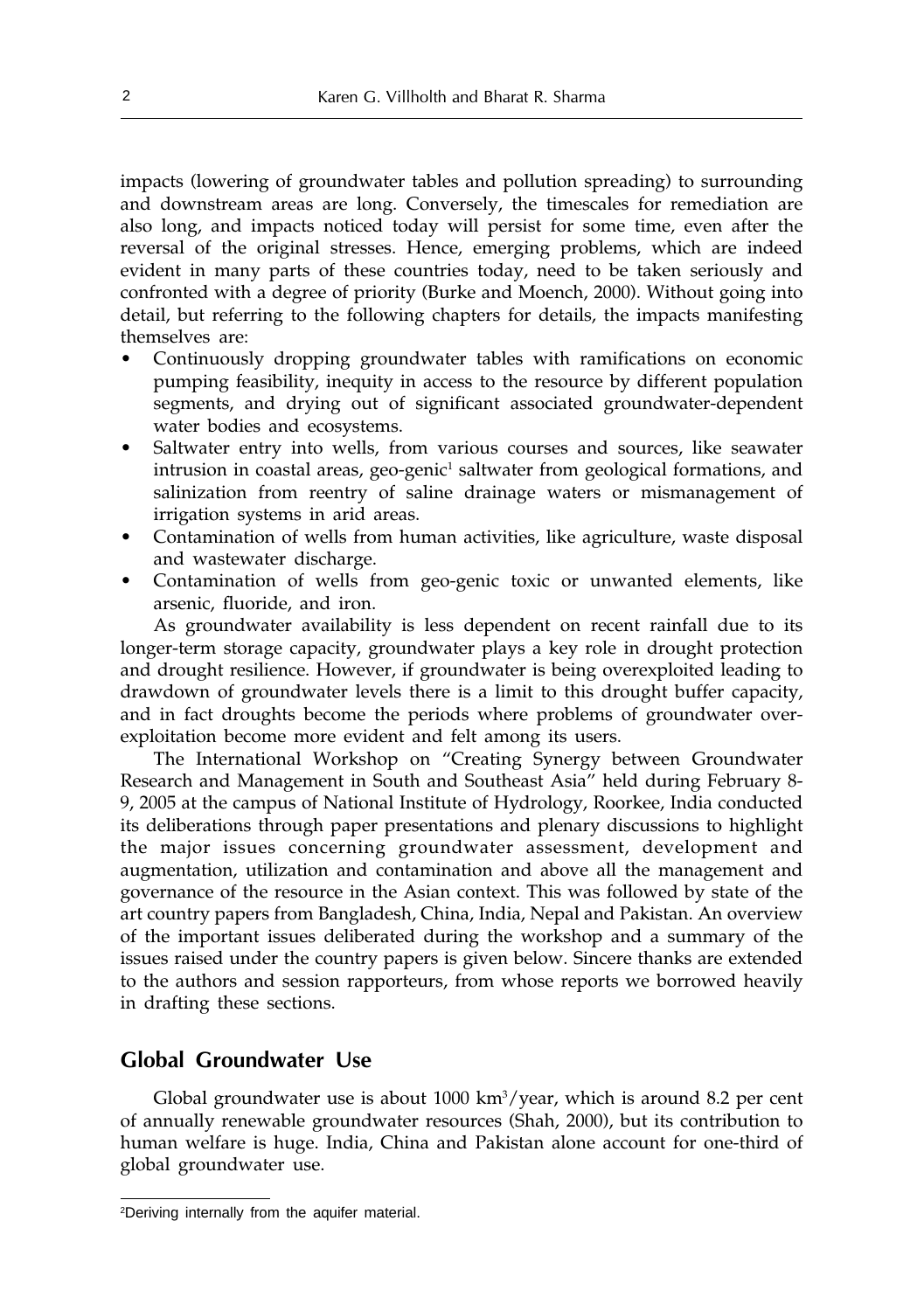Globally, growth in groundwater irrigation has had little to do with the occurrence of the resource, as its intensive development has tended to occur in arid and semi-arid regions with relatively poor groundwater endowments. There appears to be a good correlation between high population densities and high tubewell densities in India, Pakistan, Bangladesh and China. India alone is adding about 1 million new tubewells every year since the last 15 years and there is no sign of deceleration (Shah et. al., 2003). In poor developing countries, protection and conservation of groundwater resources is often in direct and immediate conflict with livelihood support to rural poor and in meeting domestic needs of towns and cities and thus presents the most complex resource governance challenges facing the world's water professionals.

# Summary of Country Chapters

The country reports (Chapter 3-9) describe the current groundwater situation in India, China, Pakistan, Bangladesh and Nepal along with significant trends over the past half century. They also point to important challenges and responses emerging as well as recommendations for further efforts.

From looking at the figures of these chapters, of which the most salient ones are summarized in Table 1, it appears that the groundwater dependence, in terms of numbers of people dependent on groundwater, primarily for agriculture, and in terms of amounts of water extracted for irrigation decrease in the order: India, China, Pakistan, Bangladesh and Nepal. This order is only meant to give a sense of the relative scales involved, but of course groundwater use and associated problems are more pronounced in some parts of these countries than in others.

Even higher numbers of people are dependent on groundwater in these countries than apparent from Table 1, namely for their drinking water and other domestic uses. However, the amounts of water required to satisfy these demands are relatively small compared to water requirements within agriculture and hence the water use within agriculture and how it is being managed is crucial to the overall sustainability of groundwater, which justifies the focus on agriculture. Nevertheless, groundwater use for domestic purposes has overriding importance in public health and well-being and should not be overlooked. And in fact, there is often a disregard of the close links between domestic (ground) water use and the use for agriculture. Groundwater developed for agriculture is often used in the households, and impacts due to mismanagement of water and land use within agriculture often has direct consequences for the availability, reliability and quality of domestic water sources and hence the prosperity of farming communities.

#### Significant Similarities

The stories of the five countries are to a large extent similar and parallel. Significant groundwater development started in the 1970's, with the introduction of tube well and pumping technology, rural electrification and demand for increasing crop production due to population increases, both for sustaining growing cities but also for a growing rural population. Groundwater development has occupied an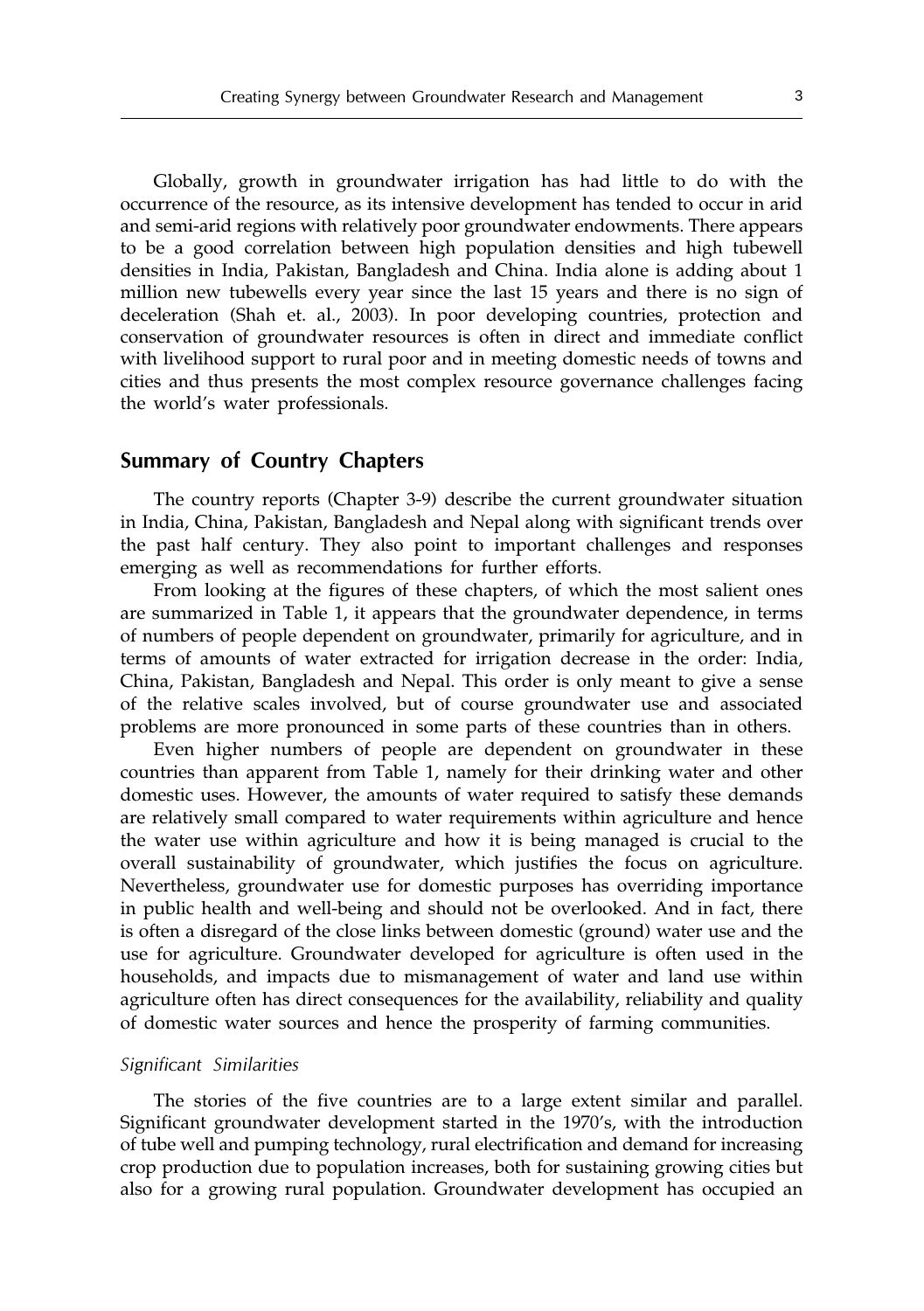important place in poverty alleviation policies because of its role in stabilizing the agriculture and ensuring food supplies and livelihoods for farmers of which many are in the lower brackets of household income. Groundwater scarcity translates directly into lack of secure food supplies and livelihoods for many rural farmers with previous easy access to groundwater. So, on one hand groundwater is (or has) created wealth and poverty reduction in rural areas.

Table 1. Key figures for groundwater use in agriculture in five major groundwater using nations in South and South East Asia**<sup>3</sup>**

| Parameter                                                          | India           | China  | Pakistan | Bangladesh                          | Nepal  |
|--------------------------------------------------------------------|-----------------|--------|----------|-------------------------------------|--------|
| Percentage of population whose<br>livelihood depend on agriculture | 70%             | 59%    |          | about 85%                           | 86%    |
| Percentage of population dependent<br>on GW for irrigation         | 55-60%          | 20-25% | 60-65%   | about 64%                           |        |
| No. of people dependent on GW for<br>irrigation, million           | 586-639 257-321 |        | 89-96    | 85                                  |        |
| No. of GW structures, million,<br>recent data (year)               | 20 (2005)       |        |          | 0.60 (2005) 0.95 (2001) 0.86 (2005) |        |
| No. of GW structures, million,<br>previous data (year)             | 4 (1951)        |        |          | 0.15(1985)                          |        |
| No. of GW structures used in<br>agriculture, million               |                 |        | 0.68     | 0.9                                 | 0.06   |
| Percentage of GW structures used<br>in agriculture                 |                 |        | 97%      | 30-35%                              | 7%     |
| Percent of total water withdrawal<br>derived from GW               |                 | 20%    | 33%      | 75%                                 |        |
| Percent of GW withdrawal used<br>for agriculture                   |                 |        | 46%      | 70-90%                              | 6%     |
| Percent of irrigation water<br>from GW                             | 70%             |        | 35%      | 75%                                 |        |
| Cultivated land, M ha                                              |                 | 123.4  | 16       |                                     | 2.4    |
| Irrigated area, M ha                                               |                 | 49.1   | 14.3     | $\overline{4}$                      | 0.92   |
| Percentage of cultivated land irrigated                            |                 | 39.8   | 89.4     |                                     | 38.1   |
| Irrigated area, irrigated by GW, m ha                              | 45.7            |        | 3.45     | 3                                   | 0.21   |
| Irrigated area, percentage served by GW                            | 70%             |        | 73%      | 75%                                 | 23%    |
| Start of GW irrigation boom                                        | 1970's          | 1980's | 1970's   | 1970's                              | 1970's |
| Total annual GW recharge, BCM                                      | 432             | 884    | 83       |                                     | 8.8    |
| Net annual GW availability, BCM                                    | 361             | 353    | 70       |                                     |        |
| Total annual GW draft, BCM, recent data                            | 150             | 112    | 68       |                                     | 1.1    |
| Total annual GW draft, BCM, previous data                          |                 | 57     | 10       |                                     |        |

<sup>3</sup> The table includes primarily data derived from the chapters of this volume. Missing data does not imply that information does not exist but rather that it was not reported in these chapters.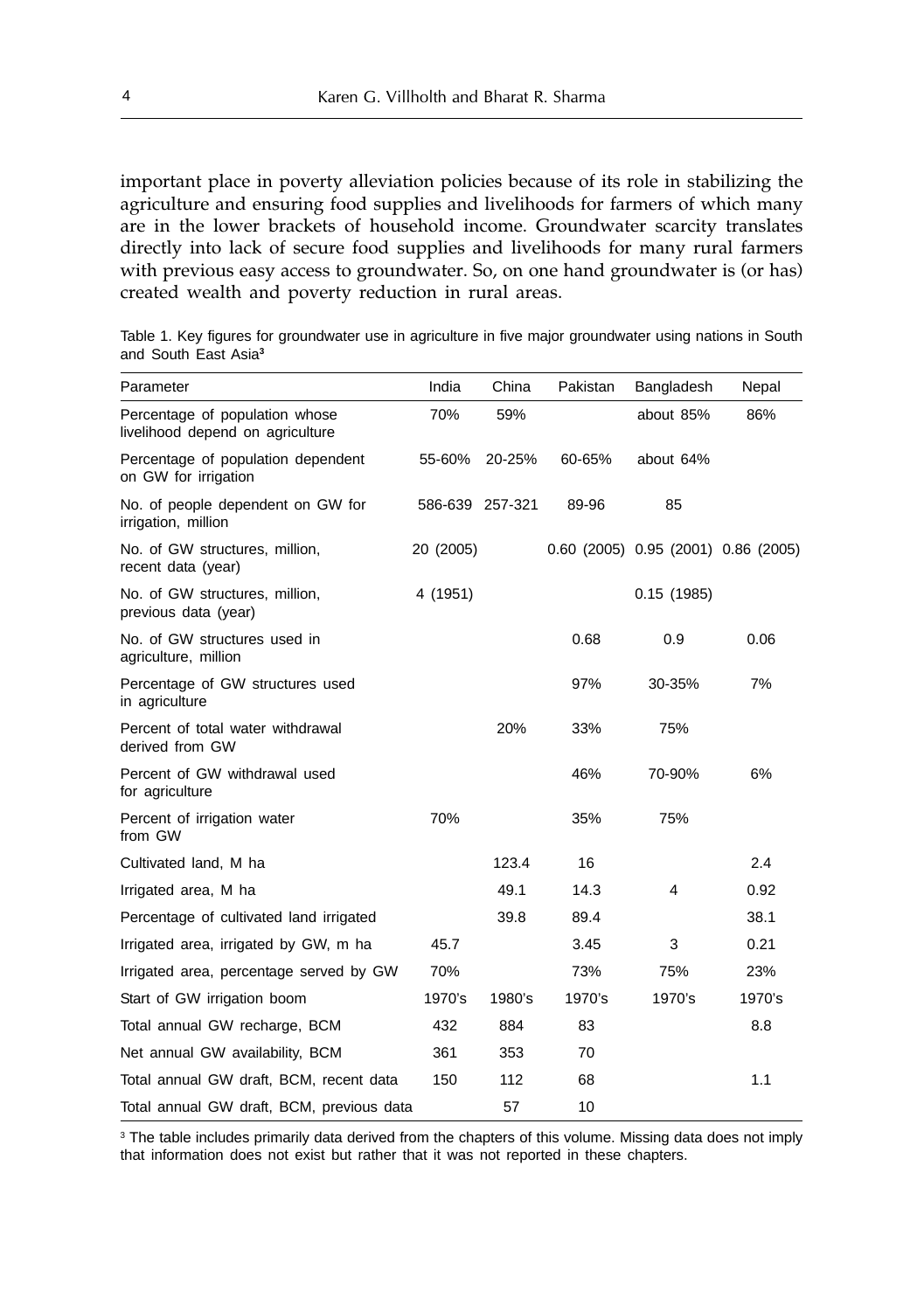On the other hand, and increasingly, groundwater problems hit disproportionably hard on the poor people. This generates an obvious impasse for politicians and managers, creating inertia towards actively addressing the groundwater problems. It is only within the last decades that researchers have analyzed the trends and warned against the lack of commitment to emerging groundwater issues and politicians and managers have become sensitive and started reacting.

This development in groundwater exploitation has been termed a 'groundwater boom' or 'groundwater rush', implying that it is not sustainable and that eventually the rates of exploitation will have to level off and/or decrease. The problems are manifesting themselves to various extents in all of the five countries, but it should be kept in mind that the problems are not always directly associated with the groundwater use itself.

Groundwater level declines are of course most often associated with the direct over-use of groundwater but contamination of groundwater is often not an effect immediately associated with the use of groundwater. As an example, much groundwater is being contaminated due to the agricultural practices followed in intensive agriculture be it irrigated with groundwater or not. Also, the increasing production of wastewater, especially from large cities in these countries is posing severe problems for the overall ambient water quality, both in surface waters and groundwater due to the limited treatment capacity of many cities. Dumpsites and other types of waste disposal on the land is another source that increasingly has to be attended to in order to alleviate groundwater problems of these areas.

In general, there is an increasing concern over the deteriorating quality of groundwater in many parts of these countries, though the trends are not always quite well documented, and it is progressively being realized that without proper attention to the groundwater quality aspects we will not be able to solve long term threats.

#### Significant Differences

Before the groundwater boom, groundwater was lifted by simple mechanical or manual methods. However, for modern groundwater irrigation, a source of energy for lifting water is essential, either fossil fuel (diesel or petrol) or electricity. Hence, the linkage between the energy for lifting groundwater and irrigation economics is very important and this link is increasingly being realized as a potential mechanism for controlling the rates of groundwater extraction in agriculture. In parts of the Nepal terai and parts of India (North eastern parts), the lack of rural electrification is an impediment for efficient utilization of groundwater (Chapters 8 and 15) . In other regions, the limit to pumping is given by the number of daily hours of electricity supply, and basically farmers pump continuously if they have the possibility. Subsidies to irrigation through free or cheap energy have been a tool for enhancing groundwater irrigation development. Still only little actual and pro-active efforts have been put into suspending some of these benefits, in favor of saving on groundwater resources though India is playing with various models at the pilot scale (Chapter 18). In China, electricity is controlled better (in terms of supply and revenue collection) and here more concrete attempts of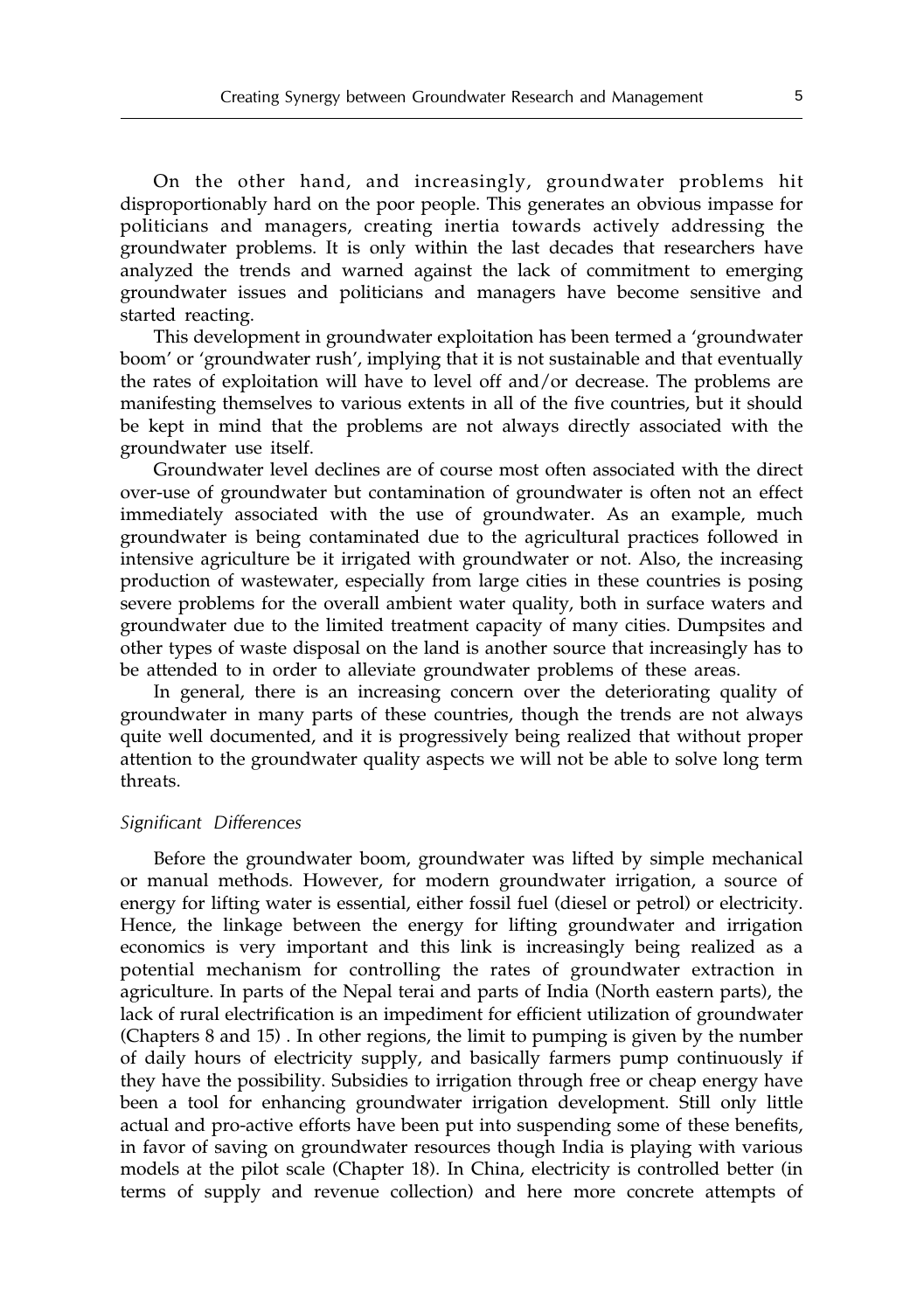limiting groundwater pumping through supply and economic incentives have been implemented (Chapter 4).

In general, it appears that India and China may be addressing their groundwater problems quite differently. India has invested huge sums in watershed development programs in which components of groundwater recharge are very significant. Also, many activities to recharge groundwater at local scales are of private or collective nature and have in places turned into almost spiritual movements trying to 'quench the thirst of mother earth'. In China, the trend has been more towards privatization of irrigation and wells and trying to implement more bureaucratic measures for groundwater control. Large efforts and hope for water saving irrigation have been raised, but whether these technologies are relieving stress on groundwater is far from clear. China is facing increasing groundwater demands from growing cities and the conciliation of water use in agriculture vs. a growing industrial society is a major challenge.

Pakistan is mainly struggling with the optimal and conjunctive use of its surface water and groundwater resources, the ever-lurking salinity problems and a number of large cities outgrowing the present supply of water (Chapter 9). Since these cities are far upstream in the Indus river basin wastewater flows that cannot be treated with the present capacity poses major threats on surface and groundwater.

Bangladesh also faces the challenge of optimizing surface and groundwater, with huge seasonal differences in surface water availability and limited infrastructure and institutions for storing water and developing and maintaining irrigation (Chapter 3). The one overriding problem of groundwater in most of Bangladesh is the natural presence of high levels of arsenic in shallow groundwater. This is increasingly limiting the sustainable use of shallow aquifers for drinking and even for agriculture.

Nepal is the country in which groundwater is least developed, and still presents a huge potential for lifting the rural population, mainly in the terai, out of poverty if properly managed (Chapter 8). Arsenic maybe a black joker in these aquifers, but the picture is still not clear. In the Kathmandu Valley, groundwater development has already reached its potential and signs of over-exploitation are evident.

# Groundwater Modeling and Optimization

The issues related to development, protection, restoration, and remediation of groundwater resources are very complex. Proper understanding of aquifer behavior in response to imposed or anticipated stresses is required for designing and implementation of management decisions. Groundwater management strategies should be directed towards balancing the demand with the fortune of supply. Groundwater modeling is one of the management tools being used in the hydrogeological sciences for the assessment of the resource potential and prediction of future impact under different stresses/strains. There are numerous codes of groundwater models available worldwide dealing with a variety of problems related to flow and contaminants/pollutants transport, rates and location of pumping, natural and artificial recharge and changes in groundwater quality. Each model has its own merits and limitations and hence no single model may be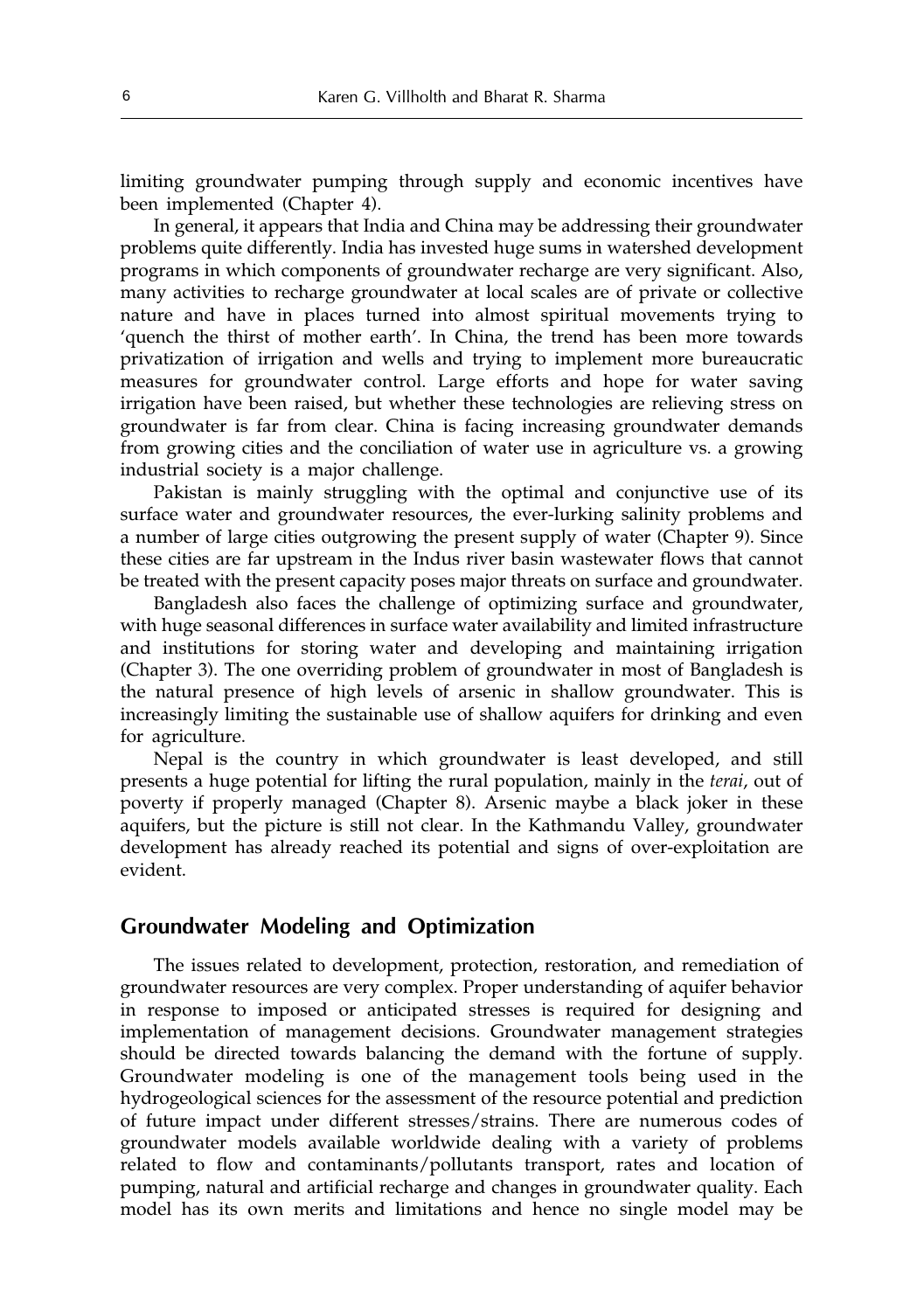universally applied. Management of a system means making decisions aiming at accomplishing the system's goal without violating the specified technical and nontechnical constraints imposed on it. A complete groundwater management model thus is the combination of a groundwater simulation model and a resource optimization scheme. It is through simulation models that one can integrate groundwater science into the management options to understand and evaluate the potentiality and the fate of the resource for different options and constrained situations. These models thus help the resource managers and decision makers to transform or mediate a supply driven groundwater development into an integrated groundwater resource management through integration of supply-side management with the demand-side constraints.

Application of such simulation models and optimization studies for the aquifers of northwest India has been quite helpful (Kaushal and Khepar,1992). High yielding intensive irrigated agriculture (mainly rice and wheat) based on indiscriminate exploitation of groundwater has led to continuous decline of the water table in freshwater areas, with deterioration of water quality, water logging and soil salinity in the saline groundwater bearing areas. Such a scenario of falling/rising water table is threatening the sustainability of irrigated agriculture in the these areas, the food bowl of the country. Simulation modeling and optimization studies indicated that if the present trend of excessive pumping of groundwater through installation of various structures continue, it will not be possible to pump groundwater by centrifugal pumping system because of a continuous fall in groundwater table. The farmers will have to install submersible pumps at a very high cost. An available management option was to decrease the area under paddy or reduce the pumping in that area and meet the remaining irrigation demand by transfer of canal water from rising water table areas to the declining water table area. In case of rising water table areas, the adoption of conjunctive use practice of surface and poor quality groundwater coupled with efficient irrigation application systems can help in managing the water table conditions and sustaining agricultural production in these regions

# Safe Use of Saline Groundwater Resources

Future reductions in freshwater supplies to agriculture will induce farmers to look for non-conventional water sources, e.g make greater use of saline groundwater resources. Saline groundwater occurs extensively (32-84% of the underlying shallow groundwater resources) in the arid and semi-arid environments of India and Pakistan and other countries (Sharma and Minhas, 2005; Qadir et. al., 2006). Persistent research efforts have demonstrated the possibilities of using such waters through selection of salinity resistant crops, crop varieties and cropping patterns while maintaining low levels of salts in the active rhizosphere through appropriate irrigation schedules, application methods and conjunctive use of groundwater, canal and rainwater and optimal use of chemical amendments and land configurations to mitigate harmful impacts (Minhas, 1996).

Decisions regarding conjunctive use of saline and freshwater resources and allocation of water based on economic returns and tolerance to salinity is a complicated process and is best attempted through numerical modeling. Such a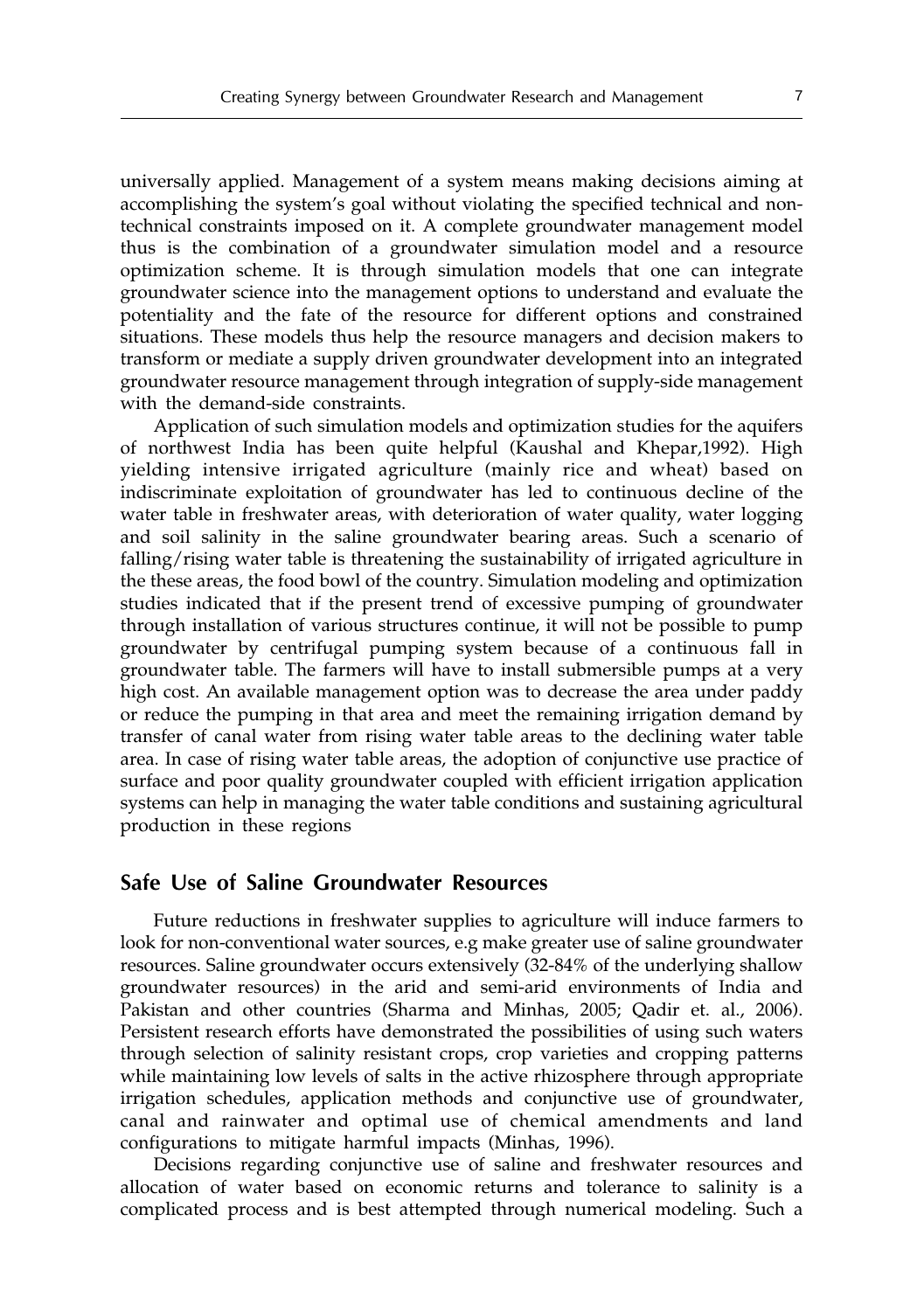model shall maximize net benefits from use of waters of varying salinities through allocations to different crops and determine the optimal groundwater pumping for irrigation and drainage water disposal. The allocation of poor quality water essentially centers on crop-water-salinity production functions, which are nonlinear in nature. For economic optimization of the conjunctive use, salinity resistant cash crops (cotton, mustard, horticultural crops) may find favor over traditional cereal crops. Conjunctive use of saline groundwater with canal water on sustained basis will also require disposal of some part of saline water through evaporation ponds and regional drains.

Establishment of water quality monitoring networks, modification in canal water delivery schedules, and suitable water and energy pricing and promotion of micro-irrigation systems are required to better use the saline groundwater resources (Tyagi et. al., 1995). Efforts are needed both at farmers' level as well as at government level to realize potential gains of conjunctive water management.

# Groundwater Augmentation

Watershed based development has been accepted as a key strategy for ensuring sustainable management of land, water, vegetation and human resources for improved productivity in rainfed areas. Water harvesting and groundwater recharge are principal components of most of such development interventions. In many parts of hard-rock regions of India, groundwater depletion has invoked widespread community-based mass movement for rainwater harvesting and recharge, e.g. in eastern Rajasthan, Gujarat, Madhya Pradesh and Andhra Pradesh states of India (Sharma et. al., 2005). Protagonists think that with better planning of recharge structures and extensive coverage, the decentralized recharge movement can be a major response to India's groundwater depletion because it can ensure that water tables in pockets of intensive use rebound close to pre-development levels at the end of monsoon. India's Central Groundwater Board has developed a national blueprint for groundwater recharge in the country which aims at recharging surplus runoff of about 36.4 billion cubic meters in an area of about 450,000 sq km identified in various parts of the country experiencing a sharp decline in groundwater levels (CGWB, 1996). Using this opportunity would require investing in creating scientific capability and infrastructure for groundwater recharge as a top priority for regions with excessive pumpage and significant renewable water resources.

# Institutional Credit for Groundwater Development

In India alone, farmers have installed about 20 million groundwater abstraction structures by government support through institutional credit and subsidies to electricity and diesel to run the pumps. Institutional credit of about USD 5.2 billion/annum is made available for both private (individual) and community owned dugwells, tubewells, irrigation pump sets, energization, river lift irrigation schemes and associated infrastructure such as pipelines, irrigation systems and tanks. This credit is duly supported by subsidy provided by central and state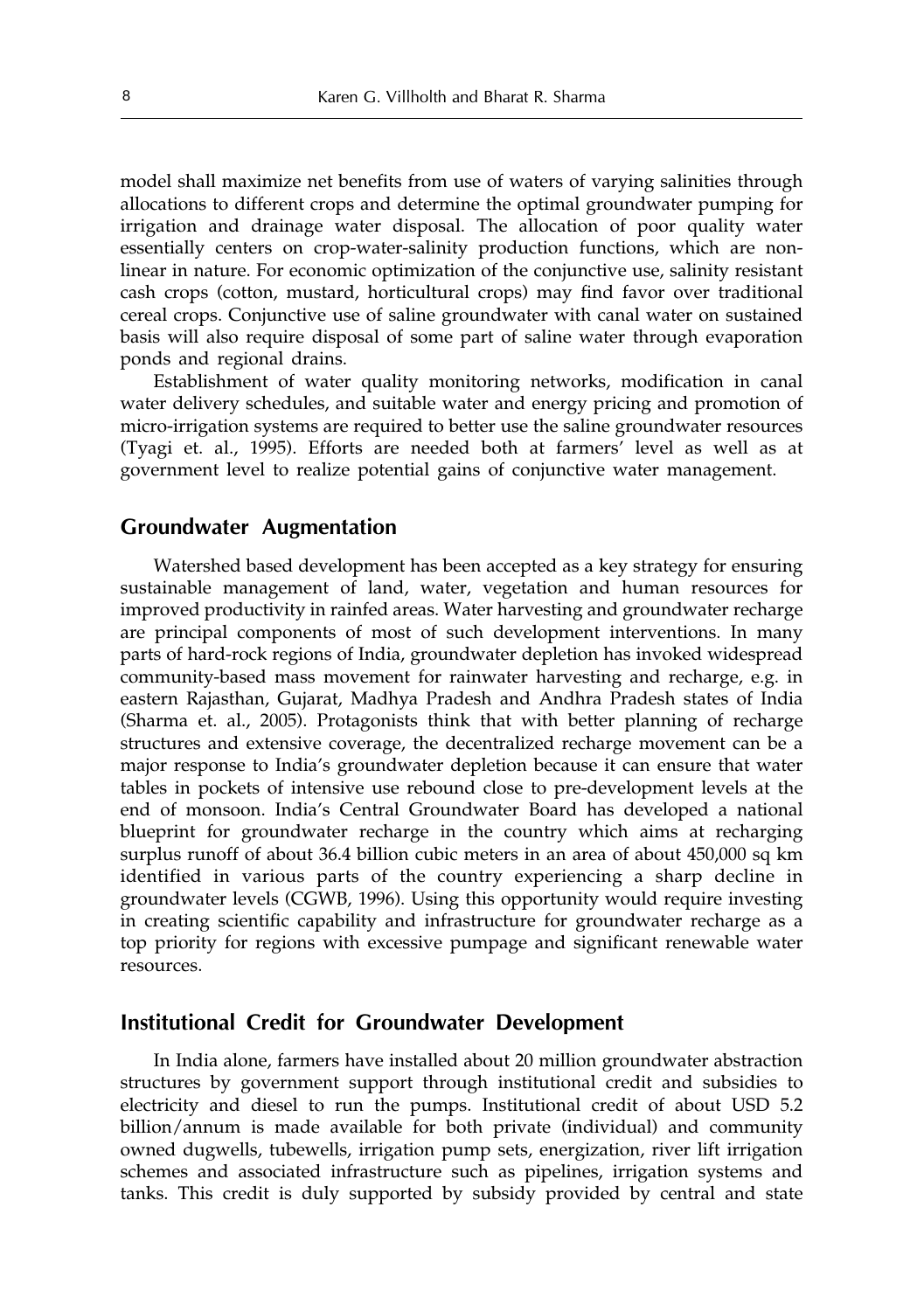governments to promote and popularize minor irrigation investments amongst farmers. However, there are large regional variations in implementation of the programs as certain areas in the northwest and south overexploited the resource and institutional credit has to be stopped in 'dark' and 'critical' blocks, whereas there were few takers for the credit in the eastern region due to small and scattered holdings and very weak governance and infrastructure systems. Sizeable numbers of small and marginal farmers also do not have access to institutional credit because of fragmented land holdings, cumbersome procedures and documentation and delays in subsidy and loan disbursement. Several evaluation studies have found that institutional credit and private investments become attractive only when farmers opt for diversified agriculture based on high value crops. Inadequate and unreliable energy supplies in rural areas coupled with populist schemes of free/subsidized energy seriously affects the equitable distribution of benefits of groundwater and poor and small farmers get marginalized. Uneconomic pricing of energy has also resulted in unwarranted, exaggerated and sub-optimal use of groundwater leading to adverse environmental impacts and low productivity in agriculture.

# Groundwater-Energy-Agriculture Policies Nexus

Energy and water are key inputs to agricultural production and their interlinkages pose significant management challenges. Lack of appropriate energy policy and policy to deal with management of groundwater has not only contributed to over-exploitation of groundwater, it has also resulted into a nexus (Shah et. al.,2003). Perverse incentives provided as part of the energy policies have lead to inefficiency and almost financial bankruptcy of the energy utilities. However, further and deeper analysis of the nexus shows that growth in use of groundwater and energy for pumping coincides with the overall development policy of attaining food security. Agricultural policies, especially those dealing with gaps in market linkages for agricultural products and role of minimum assured support price for certain crops by the government, have great influence on farmers' choice of cropping pattern and hence excessive groundwater use.

The Indian Punjab has become one of the most important regions for cultivation of paddy in the country where the state government gives free electricity to the farmers for running their tubewells. Due to large-scale cultivation of paddy, and low recharge of groundwater, the water table has been declining steeply; in certain regions by about 1 m per annum. The water table in large parts of the region has gone down by 30 m during the last four decades (Hira and Khera, 2000) and original shallow tubewells have gradually been replaced with high powered submersible pumps. Efforts to convert a part of the area from paddy to some other crops have met with little success as paddy is more profitable than any other crop and it enjoys a regime of assured procurement at the pre-announced price. The combined effect of these policies has resulted in the hydrological unsustainable over-exploitation of groundwater. Policies governing agriculture and energy (and thus groundwater) are apparently dictated more by political populism rather than sound management strategies for sustainable resource development and utilization. Procurement policy and pricing mechanisms need to be revamped, not just from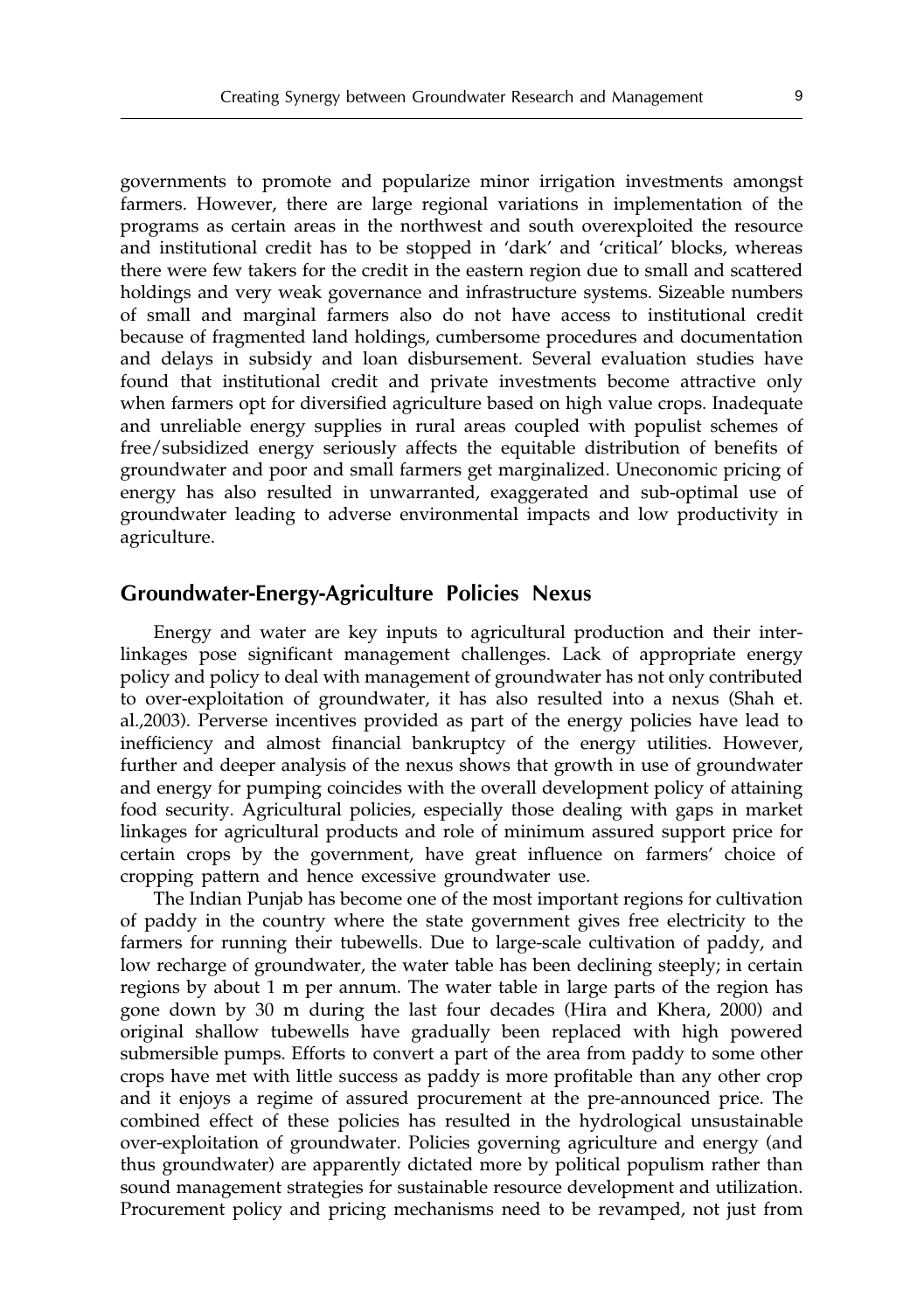reducing fiscal burden on the exchequer and from equity perspective, but for long term environmental benefits and livelihood security that can be achieved from efficient utilization of groundwater. Indirect policies of the energy and agriculture sector need to be concurrently approached to bring diversification into agriculture and therefore arresting groundwater depletion, and safeguarding livelihoods and food security.

# Integrating Groundwater Science and Management

The inherent characteristics of groundwater, its prevalence and reliability in supply and quality, which lead to its widespread use by millions of small farmers also give rise to major challenges faced by groundwater managers. Effective groundwater resource management requires an optimum balancing of the increasing demands of water and land users with the long-term maintenance of the complex natural resource. Groundwater science helps us to have an accurate assessment of the resource, understand specific susceptibilities of the aquifers to abstraction and contamination and the interactions between groundwater and surface water resources. Management of the resource in addition requires the groundwater managers to appreciate the policies which strongly influence water use and food production, regulatory provisions and their limits for conserving the resource, role of stakeholders at different levels in decision making and the need for development of integrated approaches that balance the needs of the poor and the environment with economic development goals. There appears to be a general disconnect between the technical specialists of groundwater resources and the decision makers challenged with its sustainable use and management. Proper groundwater management requires the integration of science into management decisions. Groundwater scientists and mangers need to have a better and common understanding of some of the routinely used terms like 'safe or sustainable yield', 'groundwater over-exploitation', and the actual role and scope of water saving technologies for resource augmentation. As groundwater resources come under increasing pressure, allocation between various users, including the environment, becomes increasingly complex and the need for sound approaches based on natural, economic and social sciences becomes progressively more evident. There is a strong need to close the gap in perceptions and understanding between groundwater managers and scientists to soften up the traditional roles and to improve the appreciation of communication and mutual understanding of diverse roles. The overall goal should be to form a partnership that ensures that decisions, though pragmatic, are made based on the best available multi-disciplinary scientific knowledge.

# Recommendations

Each country paper gives a list of recommendations for improved development and management of groundwater in their context. Summarizing these, and using the framework suggested by Zahid (Bangladesh), they can be classified into the following groups: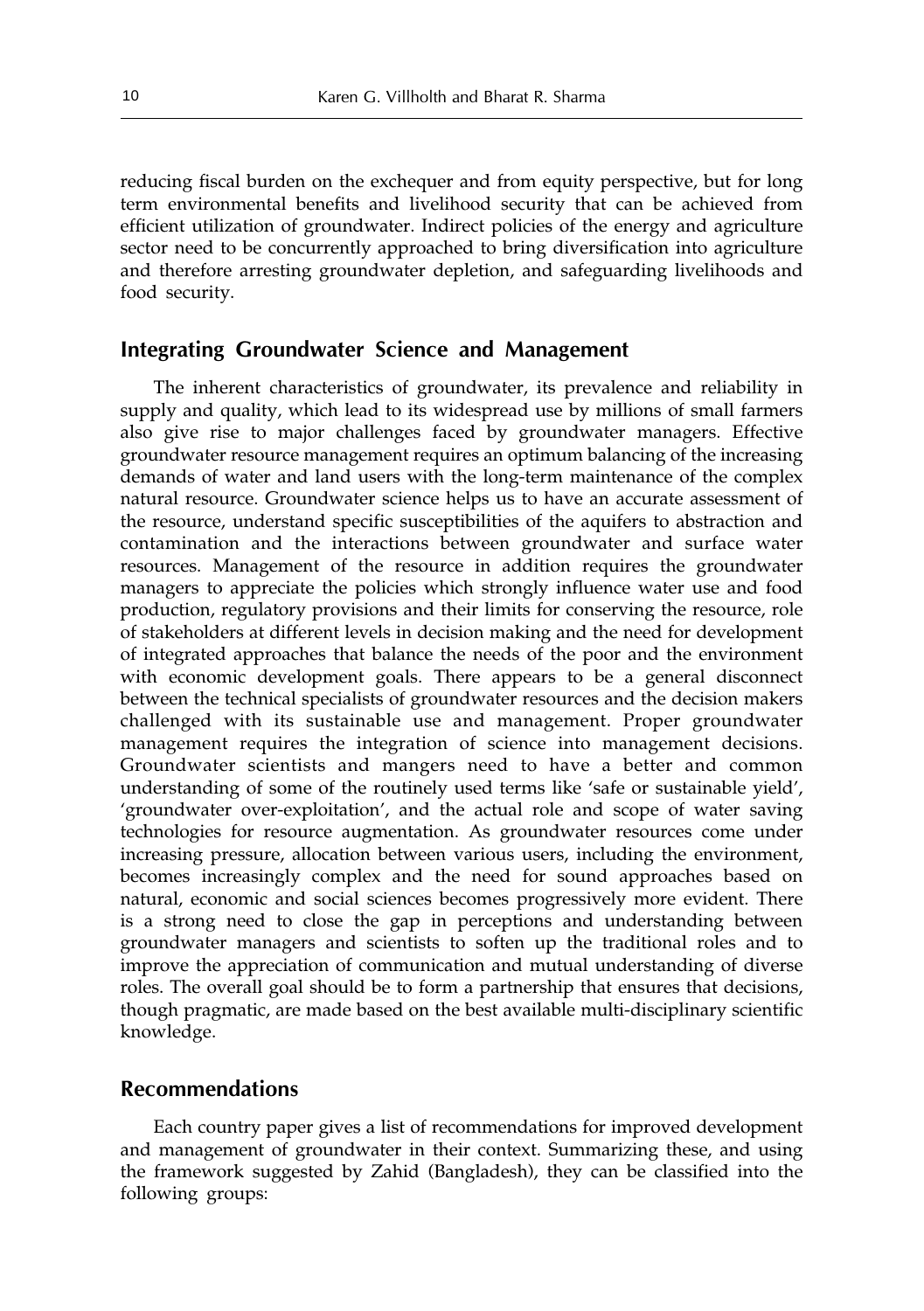# i. Monitoring/Data Management

- Strengthen appropriate organizations and frameworks for monitoring the quantity and quality of groundwater on a continuous basis.
- Prepare databases to compile, store and retrieve vital data on groundwater properties and variables necessary to detect significant trends.

# ii. Investigation/Implementation

- Perform detailed and precise studies using modern tools to generate relevant and accurate data, which shall ultimately result in a more accurate assessment of groundwater resources.
- Encourage and implement artificial recharge, conservation, water-saving irrigation, conjunctive use of surface water and groundwater, fresh and brackish water, treatment and reuse of wastewater, and land use planning and land zoning as per the availability of water and taking appropriate measures to avoid pollution.

# iii. Capacity Building/Awareness Raising

- Enhance public awareness and knowledge of groundwater.
- Enhance capacity building of groundwater centers/institutes and create work environments for better communication, co-ordination, and collaboration among water managers, planners, decision-makers, scientists, water users, etc.
- Present results of investigations and evaluations of groundwater and regional hydro-geological mapping in formats workable enough for examining and approving permits to groundwater abstraction and practical schemes of groundwater exploitation.
- Develop a state of knowledge and capability that will enable the countries to design future water resource management plans by themselves addressing economic efficiency, gender equity, social justice and environmental awareness in order to facilitate achievement of the water management objectives through broad public participation.

# iv. Management/Policies/Economic Instruments

- Establish legal and regulatory framework regarding development and use of groundwater.
- Revise policies on subsidized power in the agricultural sector. Suitable cost and charging systems of electricity is to be decided to ensure recovery of operation and management and capital cost and avoid misuse/overuse of power.
- Encourage and involve community organizations to prescribe irrigation charges and to become responsible for collection and imposition of penalties for nonpayment.
- In the case of industrial effluent disposal, follow the principle of "polluter" pays".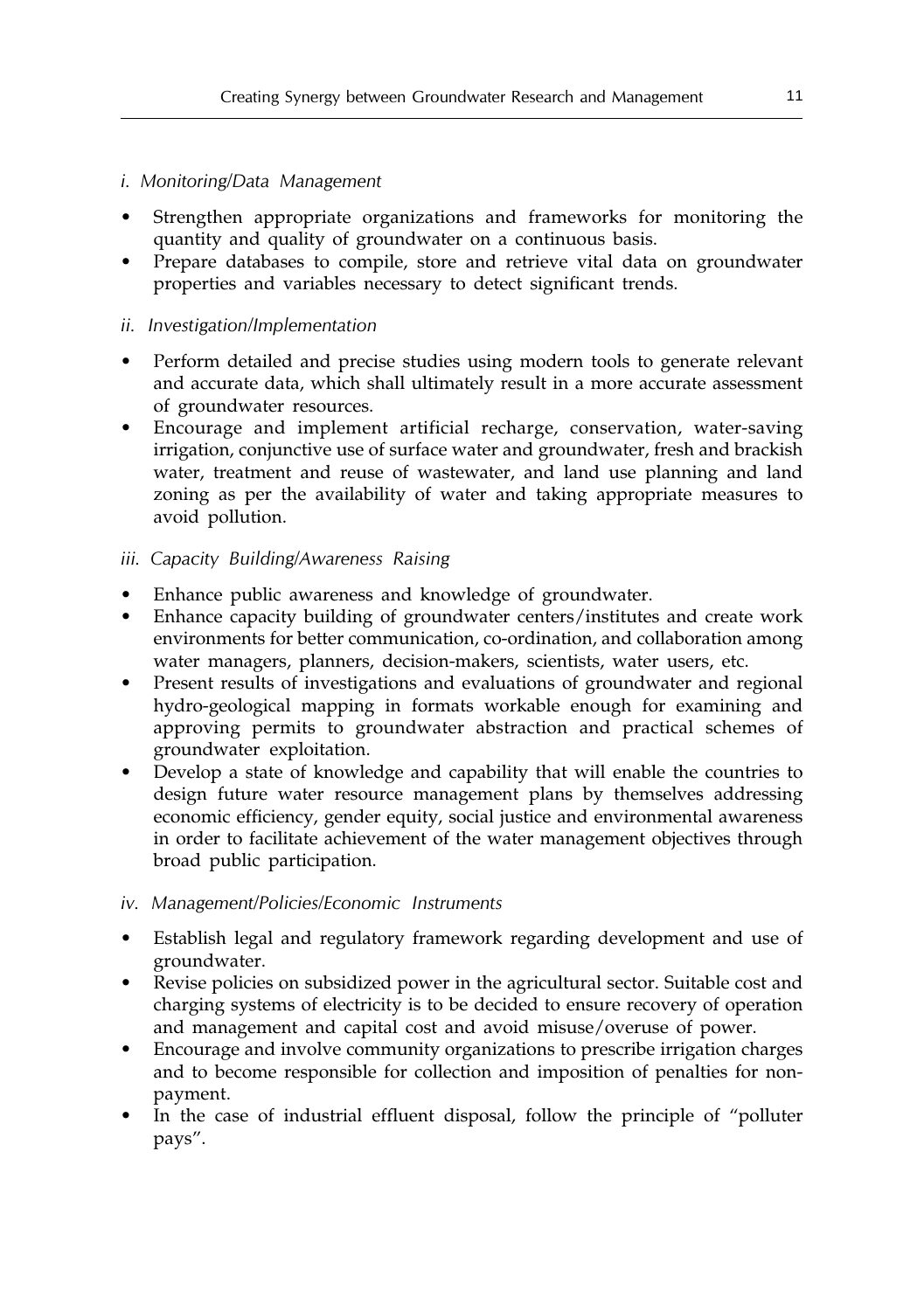# Ways Forward

Though it is realized that priorities may differ depending on individual pressing problems, the historical perspective of groundwater use and management, cultural values and political realities, it is also clear that awareness raising and capacity building is an overriding requirement at all levels in society to enhance the understanding, sensitivity and commitment towards improving the use of groundwater in Asia and other regions.

Furthermore, it is important to make decisions on an informed and qualified basis. To that end, there has to be an increased dialogue and collaboration between managers/decision makers and the researchers. Providing the incentives for both parts to contribute to such a dialogue is crucial and it is humbly hoped that providing forums like this workshop contributes towards this goal. The last, but not least partner in such a triangle (Figure 1) is of course the groundwater users. Informing them and involving them actively in this dialogue is also a key to obtaining sustainable and acceptable solutions to groundwater management challenges.



Figure 1. The triangle for a Groundwater Management Research Alliance (GMRA). The dots represent the three parts: groundwater users, groundwater scientists and managers

# References

- Burke, Jacob J., Moench, Marcus H. 2000. Groundwater and Society: Resources, Tensions and Opportunities., United Nations publication No. E.99.11.A.1, New York.
- C.G.W.B. 1996. National Perspective Plan for Recharge to Groundwater by Utilising Surplus Monsoon Runoff. Central Groundwater Board (CGWB), Faridabad, India.
- Hira, G.S. and Khera, K.L. 2000. Water Resources Management in Punjab under Rice-Wheat Production System. Research Bulletin 1/2000. Department of Soils, Punjab Agricultural University, Ludhiana.
- Kaushal, M.P. and Khepar, S.D. 1992. Optimizing net benefits from conjunctive use of water. International Commission on Irrigation and Drainage Bulletin 41(1): 27-41.
- Minhas, P.S. 1996. Saline water management for irrigation in India. Agricultural Water Management, 30: 1-24.
- Qadir, M., Sharma, B.R., Bruggeman, A., Choukr-Allah, R., Karajeh, F. 2006. Non-conventional water resources and opportunities for water augmentation to achieve food security in water scarce countries. Agricultural Water Management. Available at www.sciencedirect.com